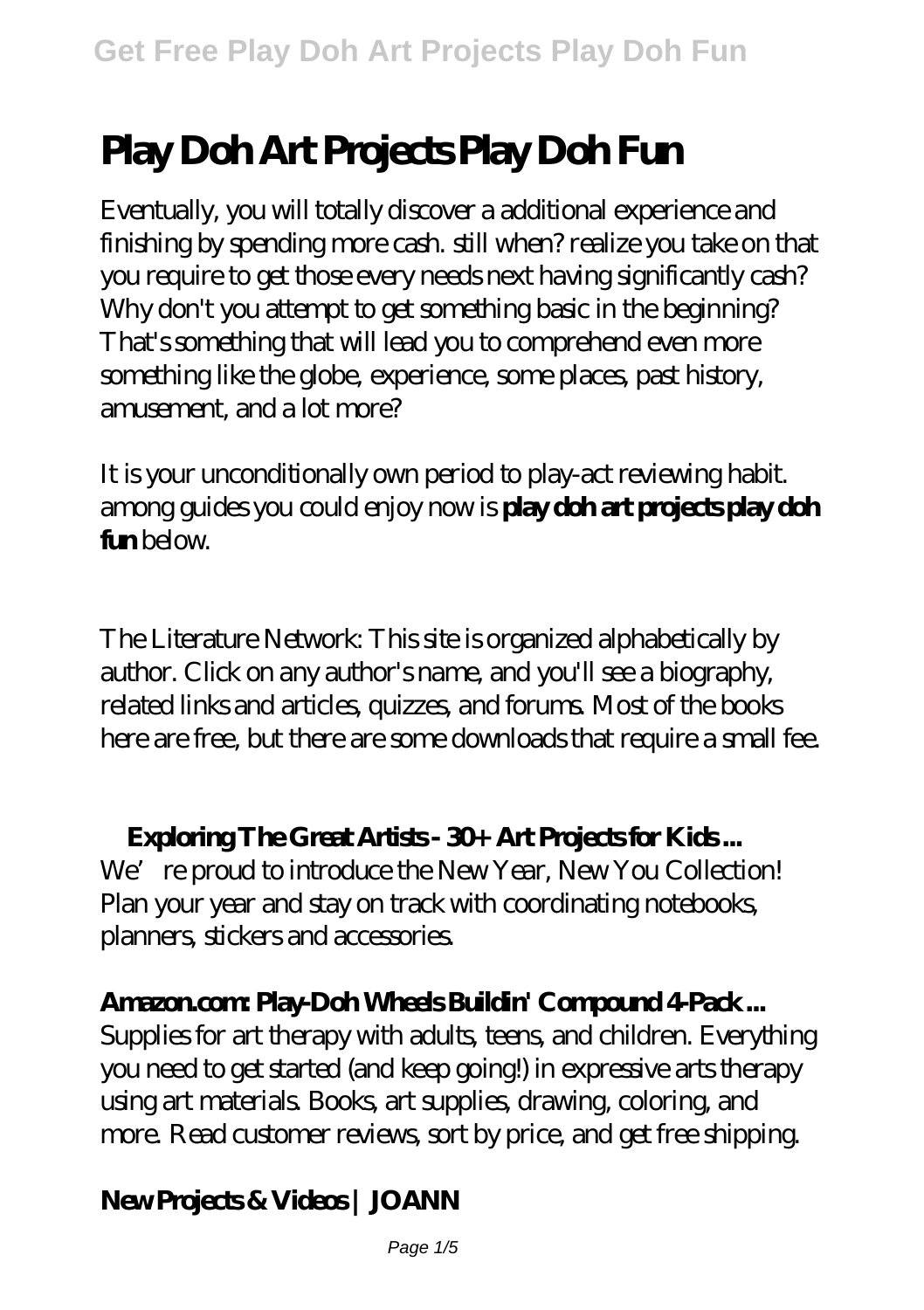The Department of Health – Center for Health Development – Cordillera Administrative region values your privacy and the security of your personal information.

#### **Child Life | UCSF Benioff Children's Hospital**

Learn how to make a pinch pot turtle with us! For this project you'll need clay or play-doh, we used magic model from Crayola. We also used two colors, but you can use one color if that's all you have.

#### **Electric Play Dough Project 1: Make Your Play Dough Light ...**

This 4-pack of extra large 8-ounce Play-Doh cans were made to look like kids' construction materials. Buildin' Compound is the same Play-Doh compound we all know and love, except with specks and sparkles mixed in to look like brick, cement, stone, and pavement.

#### **Play Doh Art Projects Play**

Play-Doh (similar to "dough") is a modeling compound used by young children for arts and crafts projects at home. It is composed of flour, water, salt, borax, and mineral oil. The product was first manufactured in Cincinnati, Ohio, United States, as a wallpaper cleaner in the 1930s. The product was reworked and marketed to Cincinnati schools in the mid-1950s.

#### **Amazon.com: Play-Doh Fun Tub: Toys & Games**

According to the website for the toy company Hasbro, which owns Play-Doh, in 1956 the McVickers established the Rainbow Crafts Company in Cincinnati to manufacture and sell the putty, which Joseph named Play-Doh.It was first demonstrated and sold a year later, in the toy department of Woodward & Lothrop Department Store in Washington, D.C.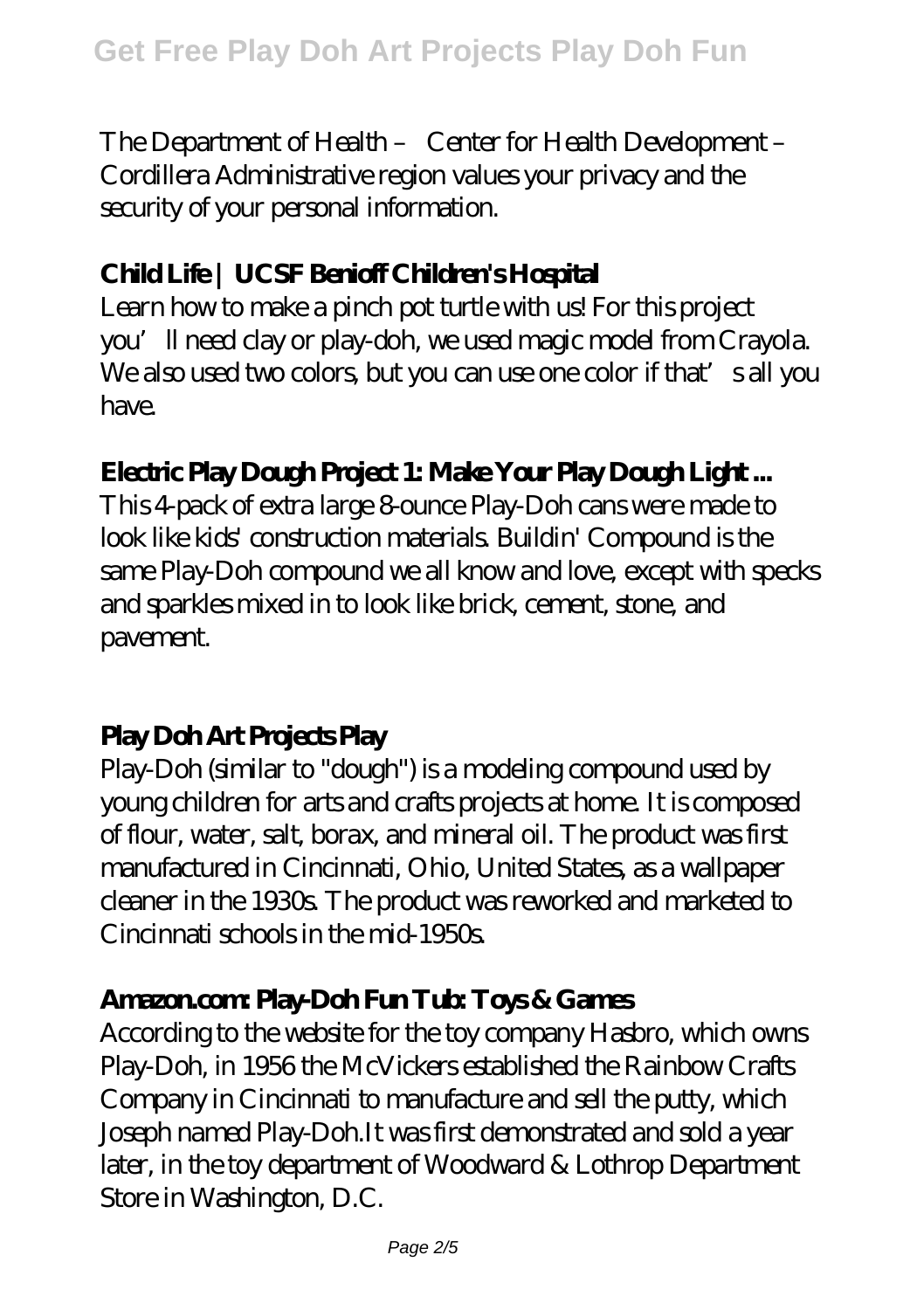# **Kindergarten Art Lessons Archives | Deep Space Sparkle**

We love art supplies! I get asked by almost everyone, "What supplies should I buy my kids?" I hope this page will answer any questions you may have about the fun and awesome art supplies we use. Even though this can seem overwhelming, a simple pencil and piece of paper will work just fine for …

# **Play-Doh | Brand | Hobbycraft**

These types of play aren't hard and fast categories that never intersect. In fact, one playtime can include different play types. For example, playing pirates can include rough and tumble play, symbolic play, dramatic play, communication play, social play, fantasy play and imaginative play!

# **16 Different Types of Play — Encourage Play**

With these sensory art projects, Autism sensory overload tantrums don't stand a chance. You can do these 6 arts and crafts projects with your child at home.

# **DOH CAR | Department of Health – Cordillera Administrative**

**...**

Creative Art Projects for Busy Teachers. What we do... Deep Space Sparkle offers art lesson plans and teaching resources that will help you teach art to kids, even if you aren't a great artist.

### **Play-Doh - Wikipedia**

Play-Doh Fun Tub Pop the lid off of your imagination with this mega tub of tools! Get ready for hours of open-ended creativity. With lots of tools and 5 bright colors, this set has everything you need to create almost anything you can imagine.

### **6 Sensory Art Projects for Children with Autism ...**

We're proud to introduce the New Year, New You Collection! Plan your year and stay on track with coordinating notebooks,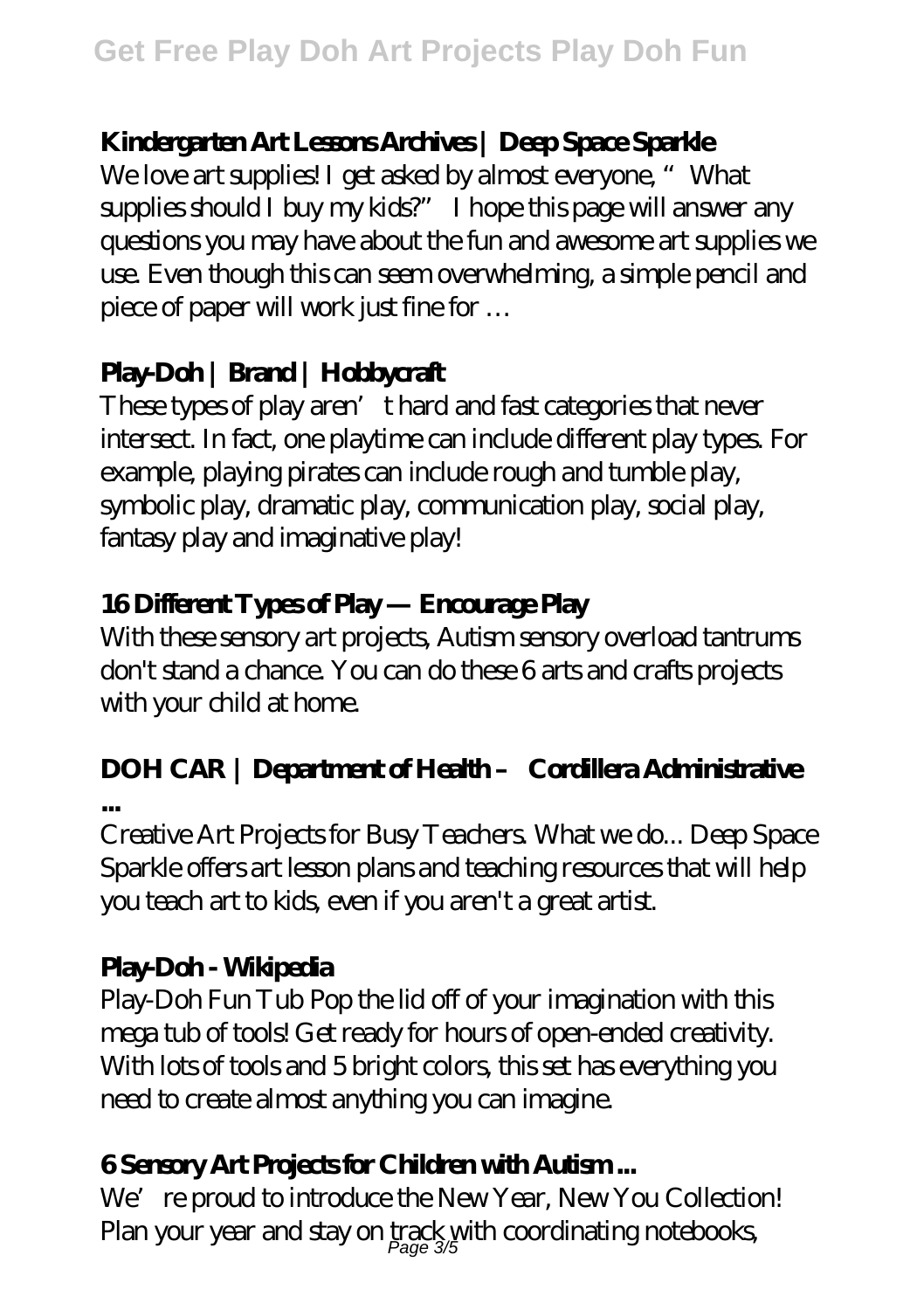#### planners, stickers and accessories.

# **Who Invented Playdough? | Wonderopolis**

Play-Doh is fantastic for young children to use when model making. There are so many different choices for kids to play with, including My Little Pony Play-Doh, Play-Doh Ice Cream Shoppe, Doh Vinci and a range of Play-Doh accessories.

# **Art Therapy Supplies - Play Therapy Supply**

Most Play-Doh toys are made for children ages 3 and up. Once your kid hits the second grade, they might feel too cool to play with it. Enter Dohvinci, Play-Doh's line of designer craft kits for ...

# **Inventing Play-Doh: Noah and Joseph McVicker**

The Accidental Invention of Play-Doh The much-loved children's toy was a desperate spinoff of a putty used to clean soot off of wallpaper

### **15 Fun Facts You Never Knew About Play-Doh - Everything ...**

Try It Out. Find an adult friend or family member who can help you with these activities! Check out some of these Play-Doh® creations!Which ones would you like to attempt?

# **Yarn & Needle Art Projects & Videos | JOANN**

Some of our services for patients include: Prepare patients for medical procedures, using age-specific teaching tools such as models, dolls, medical equipment and pictures; Provide support during medical procedures; Help children develop strategies such as imagery, distraction and relaxation to reduce anxiety

# **The Accidental Invention of Play-Doh | Innovation ...**

Abstract Do you like playing with play dough; or modeling clay? Wouldn't it be cool if you could add lights, sound, or even motion to your play dough creations?In this project, you will use play dough